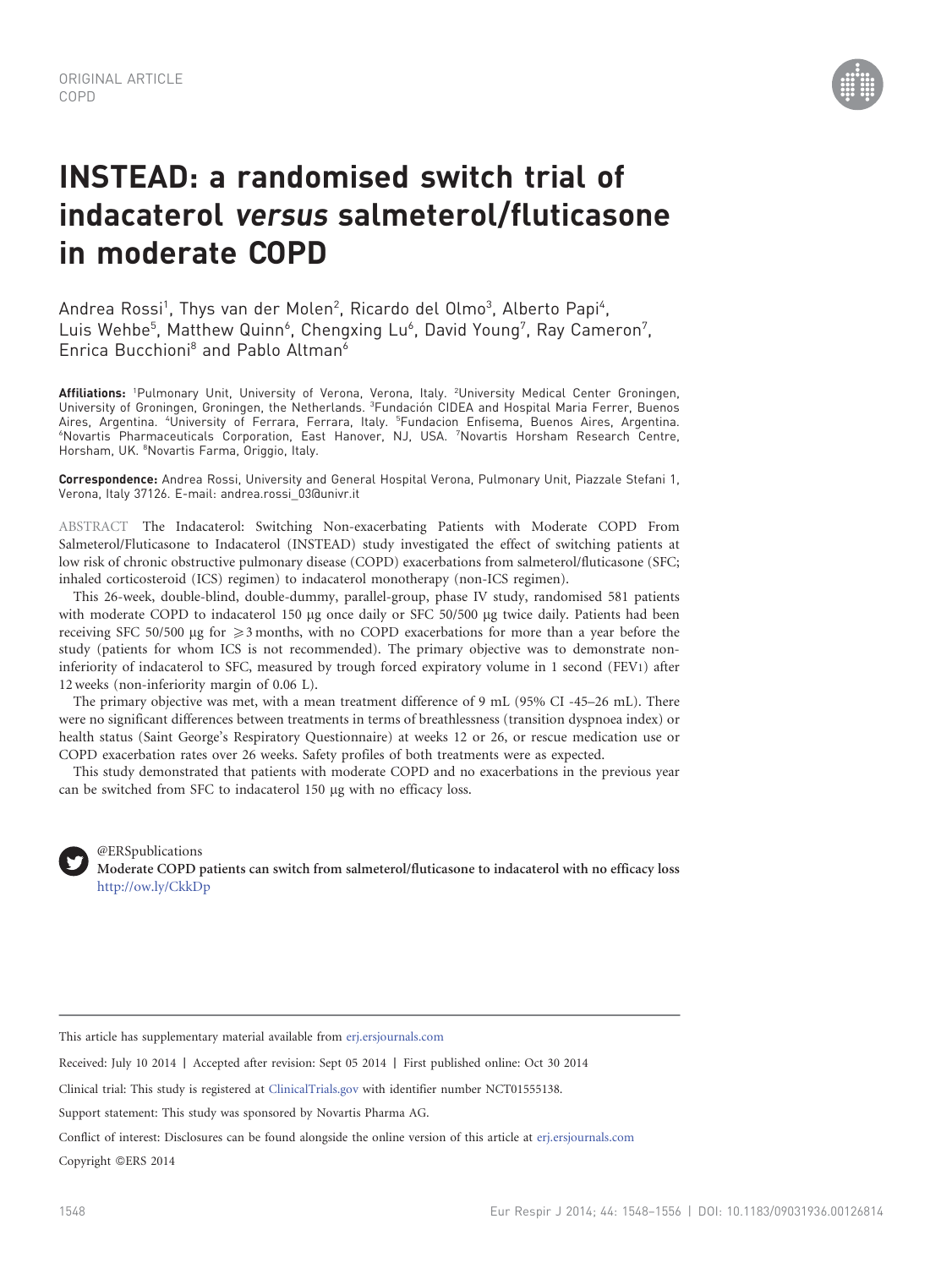# Introduction

The Global Initiative for Chronic Obstructive Lung Disease (GOLD) strategy document recommends the use of inhaled corticosteroids (ICS)/long-acting  $\beta_2$ -agonist (LABA) combinations as initial treatment only in specific subgroups of patients with chronic obstructive pulmonary disease (COPD); particularly in those at increased risk of future exacerbations [\[1\].](#page-8-0) GOLD defines these patients as those having severe or very severe airflow limitation (forced expiratory volume in 1 s (FEV1)  $\leq$ 50% predicted) and/or two or more exacerbations (or one exacerbation requiring hospitalisation) in the previous year (GOLD groups C and D) [\[1\]](#page-8-0). For patients at low risk of COPD exacerbations (defined as patients with FEV1  $\geq$  50% predicted and zero or one exacerbation in the previous year; GOLD groups A and B), treatment recommendations centre on the use of bronchodilators.

Despite these recommendations, ICSs are widely used for the management of COPD, with some data suggesting that a large proportion of patients with COPD are initiated on an ICS-containing regimen; even those patients in whom ICS/LABA combinations are not indicated [\[2\].](#page-8-0) A real-world prescription database analysis indicated that 38.8% of patients in GOLD group A (low symptoms and low risk) were receiving an ICS-containing regimen [\[3\].](#page-8-0) This percentage increased to 51.8% for patients in GOLD group B (more symptoms, low risk) [\[3\].](#page-8-0) The use of ICS in patients with COPD increases the risk of side effects such as diabetes [\[4\],](#page-8-0) tuberculosis [\[5\],](#page-8-0) pneumonia [\[6\]](#page-8-0), cataracts [\[7\]](#page-8-0) and osteoporosis [\[8\].](#page-8-0) Patients at low risk of exacerbations should not be initiated with ICS-containing regimens. However, given the large percentage of patients already initiated on such regimens it would be helpful for a physician to understand the consequences of withdrawal of ICS in such populations.

Indacaterol is a once-daily inhaled long-acting  $\beta_2$ -agonist (LABA) approved for the maintenance treatment of COPD [\[9\].](#page-8-0) Prior to the current study, there had been no head-to-head comparisons of maintenance treatment with indacaterol to that of salmeterol/fluticasone fixed-dose combinations. Meanwhile indacaterol 150 mg once daily has demonstrated improved efficacy (in terms of lung function, breathlessness and health status) [\[10, 11\]](#page-8-0) over salmeterol in patients with moderate to severe COPD.

The INSTEAD study was designed to compare the efficacy of indacaterol 150 µg once daily with that of salmeterol/fluticasone (SFC) 50/500 µg twice daily in a population that had been receiving SFC 50/500 µg for at least 3 months prior to the study. All patients were required to have moderate airflow limitation and a history of no exacerbations in the previous year, and were therefore a patient group in which ICS is not recommended [\[1\].](#page-8-0) Consequently, INSTEAD provides information on switching patients who are at low risk of COPD exacerbations from the ICS-containing regimen of SFC to a non-ICS regimen of indacaterol monotherapy.

## Materials and methods

# Study patients

Male and female patients aged  $\geqslant$  40 years with moderate COPD (stage II as defined in the GOLD 2010 criteria  $[12]$ ), received SFC 50/500 µg twice a day *via* the manufacturer's multi-dose dry powder inhaler (MDDPI) (the Accuhaler dry powder inhaler, also known as Diskus in some countries; GlaxoSmithKline, Uxbridge, UK) for the treatment of COPD for  $\geq$  3 months before enrolment. All patients were current or ex-smokers with a smoking history of at least 10 pack-years. Patients were excluded from the study if they had experienced a COPD exacerbation that required treatment with antibiotics and/or oral corticosteroids and/or hospitalisation in the year before the screening visit or during the run-in period. Patients were also excluded if they had a history of asthma, or were receiving any other maintenance treatment for COPD on entry to the study (no washout of maintenance COPD medication was permitted). Detailed inclusion and exclusion criteria are provided in the online supplementary material.

#### Study design and treatment

INSTEAD was a 26-week, multinational, multicentre, randomised, double-blind, double-dummy, parallelgroup, phase IV study comparing the efficacy and safety of indacaterol 150 µg once daily with SFC 50/500 mg twice a day in patients with moderate COPD. After the screening visit, all enrolled patients received unblinded SFC 50/500 mg for a 14-day run-in period. Patients were then randomised (1:1) to either continue to receive SFC 50/500 mg twice a day with no washout period (GlaxoSmithKline), or to be switched to indacaterol 150 µg once daily (Novartis Pharma AG, Basel, Switzerland). Patients attended sites at baseline and at weeks 4, 8, 12 and 26 weeks of treatment. Salbutamol was provided as rescue medication. Additional details of the study design, randomisation and blinding procedures are included in the online supplementary material. The study was approved by institutional review boards and ethics committees at participating centres, and was conducted in accordance with the Declaration of Helsinki and the International Conference on Harmonization Good Clinical Practice guidelines. All patients provided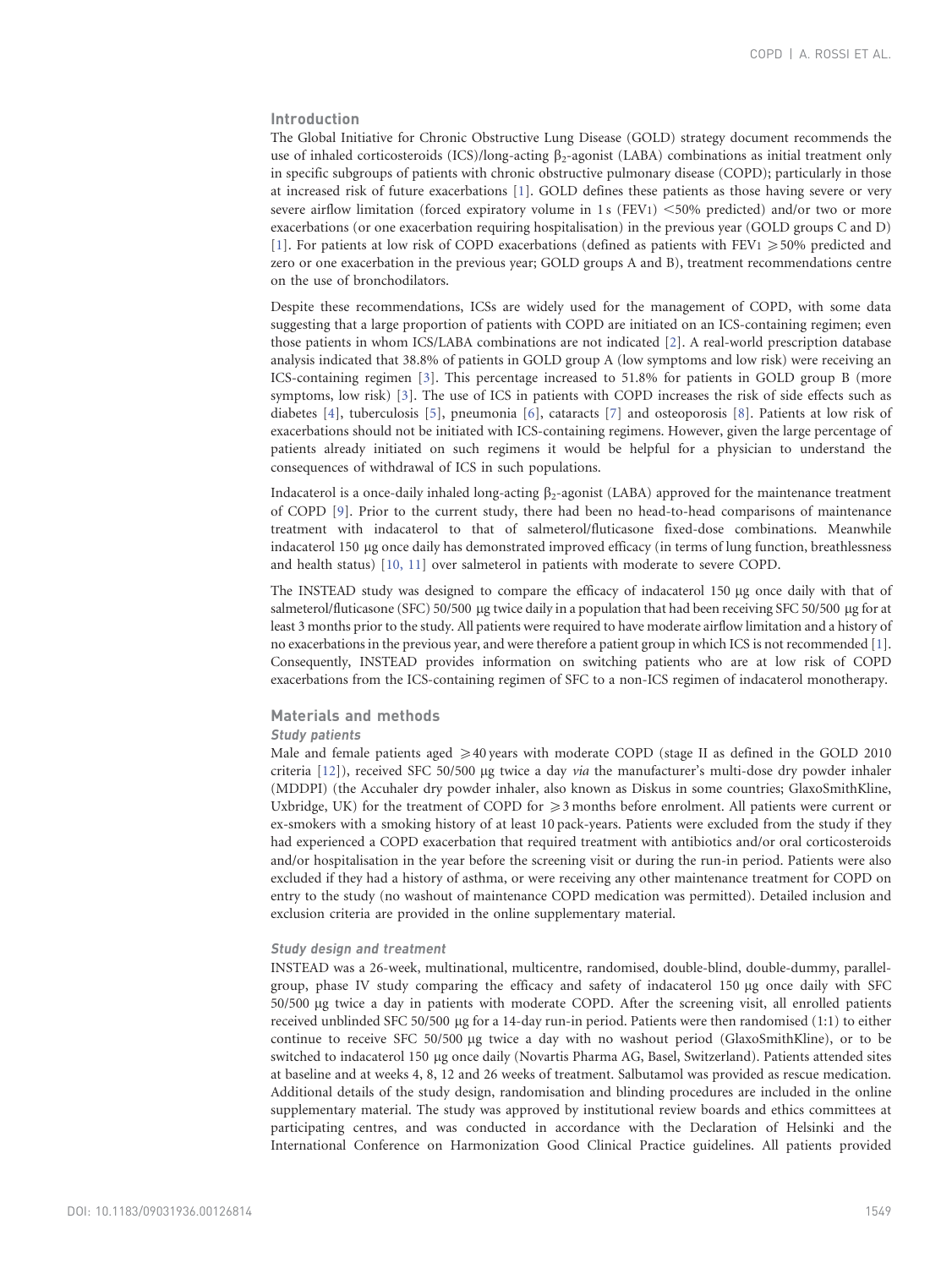written informed consent before participating in the study. This study was registered with ClinicalTrials.gov, NCT01555138.

#### Objectives and assessments

The primary objective was to demonstrate the non-inferiority of indacaterol 150 µg once daily to SFC 50/500 mg twice a day in terms of trough FEV1 after 12 weeks of treatment. Trough FEV1 was defined as the mean of the FEV1 measurements at 23 h 10 min and 23 h 45 min after the morning dose on day 84. Secondary endpoints included: trough FEV1 at other visits; transition dyspnoea index (TDI) [\[13\]](#page-8-0) and St George's Respiratory Questionnaire for COPD (SGRQ-C) total scores [\[14\]](#page-8-0) assessed at weeks 12 and 26; and rescue medication use and COPD exacerbations assessed over 26 weeks. Exploratory endpoints included trough inspiratory capacity, assessed in a subgroup of patients at weeks 12 and 26.

Spirometry (for FEV1 and forced vital capacity (FVC)) was assessed using methodology as per the American Thoracic Society (ATS)/European Respiratory Society (ERS) criteria [\[15\].](#page-8-0) COPD exacerbations were defined as worsening for at least two consecutive days of two or more of the major symptoms (dyspnoea, sputum volume or sputum purulence) or worsening of any one major symptom together with any one minor symptom (sore throat, colds (nasal discharge or nasal congestion), fever without other cause, cough or wheeze). Moderate exacerbations were those managed with antibiotics and/or oral corticosteroids; severe exacerbations were those that resulted in hospitalisation.

Adverse events were recorded at each visit; electrocardiogram (ECG) and laboratory analyses (haematology, clinical chemistry and urinalysis) were recorded at screening and study completion.

## Statistical analysis

The primary variable (imputed with last observation carried forward (LOCF)) was analysed using a mixed model, with treatment as a fixed effect and baseline FEV1 and components of the FEV1 screening test as covariates. The model also used smoking status and country as fixed effects, and centre nested within country as a random effect. Similar models, analysed for superiority, were used for the secondary and exploratory variables, with the relevant baseline parameter used in place of baseline FEV1. The number of COPD exacerbations during the 26-week treatment period was analysed using a generalised linear model assuming a negative binomial distribution, and the proportions of patients achieving clinically relevant improvements in TDI and SGRQ-C were analysed using logistic regression.

The per-protocol set (PPS) was used for the primary efficacy analysis. The full analysis set (FAS) included all randomised patients who received at least one dose of study drug, and was used for all secondary efficacy analyses. The PPS included all patients in the FAS without any major protocol deviations. The safety set, which was used for all analyses of safety data, included all patients who received at least one dose of study drug whether randomly assigned or not. No interim analyses were planned or performed.

The study was powered for the primary objective, trough FEV1 at week 12 to demonstrate non-inferiority of indacaterol (150  $\mu$ g once daily) to salmeterol 50  $\mu$ g/fluticasone propionate 500  $\mu$ g twice a day For the calculation of the sample size, it was assumed that the difference between treatments was 0 mL, with a noninferiority margin of -0.06 L and an estimate for standard deviation of 220 mL. Non-inferiority was to be demonstrated if the 95% confidence interval for the difference between indacaterol and SFC was entirely to the right of (*i.e.* above) -0.06 L. Based on these assumptions, a sample size of 284 patients in each group would provide 90% power for the testing of non-inferiority. Assuming a drop-out rate of 5%, 300 patients were to be recruited into each group.

## Results

## Patients

Of the 1038 patients screened, 581 patients were randomised to receive either indacaterol ( $n=293$ ) or SFC  $(n=288)$ ; 496 (85.4%) patients completed the study ([fig. 1\)](#page-3-0). Study completion rates were similar between the two treatment groups, the main reasons for discontinuation being adverse events and withdrawal of consent [\(fig. 1](#page-3-0)). Baseline patient demographics and other clinical characteristics were similar in the two treatment groups [\(table 1\)](#page-3-0).

# **Efficacy**

## Spirometry

The primary objective was met, with the lower margin of the 95% CI (-0.045 L) being higher than the predefined non-inferiority margin of -0.06 L in the PPS ([fig. 2](#page-4-0)). The least square mean trough  $\pm$  standard error FEV1 values at week 12 were  $1.584 \pm 0.0294$  for indacaterol and  $1.593 \pm 0.0300$  for SFC. Summary statistics are available in table S1 in the online supplementary material. In the subsequent test for superiority in the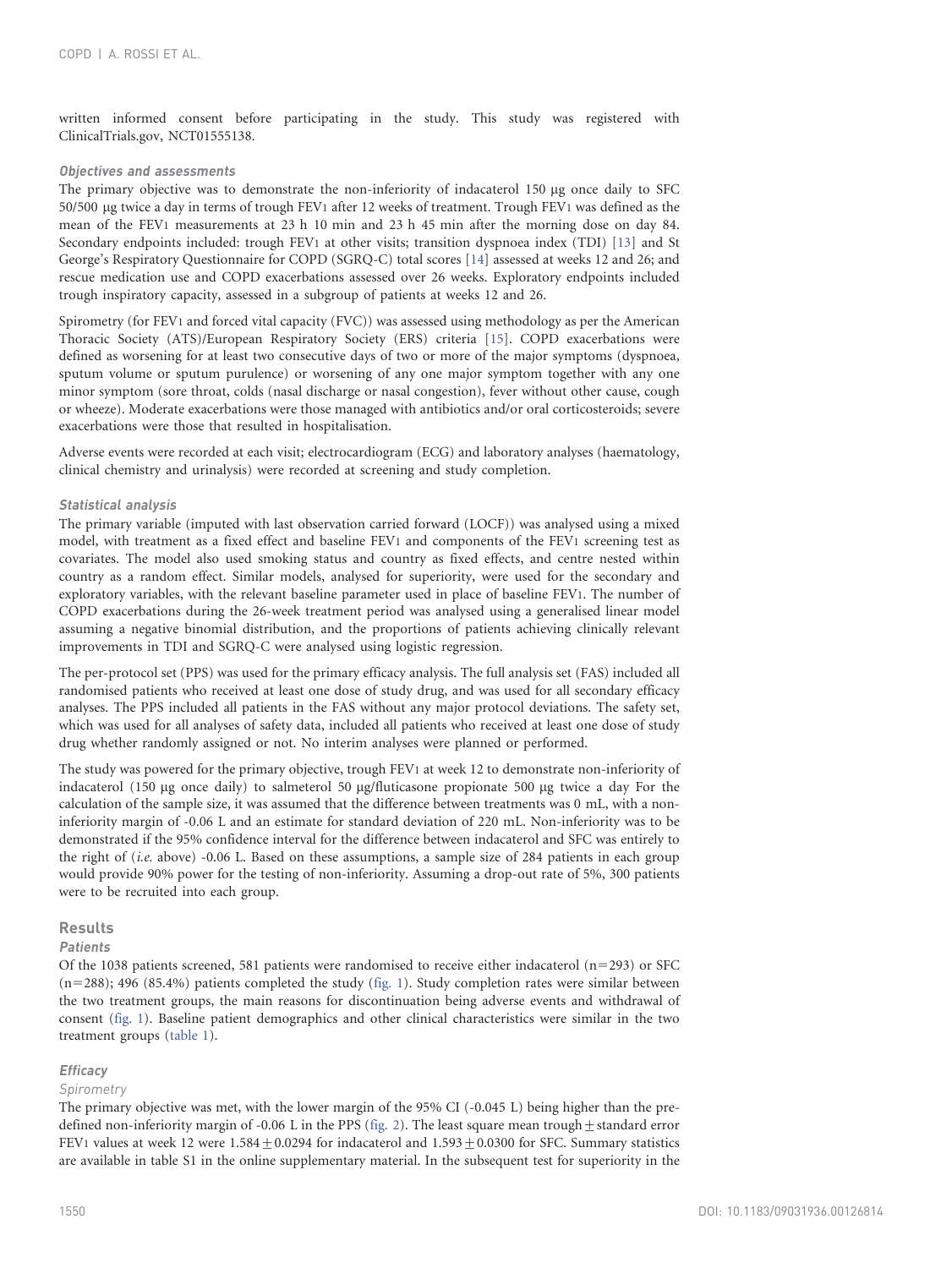<span id="page-3-0"></span>

FIGURE 1 Patient disposition. FAS: full analysis set; PPS: per-protocol set; SFC: salmeterol/fluticasone fixed-dose combination.

FAS, there was no statistically significant difference between treatments. There were also no statistically significant differences between treatments in any of the prespecified subgroup analyses of trough FEV1 at week 12 (table S2 in the online supplementary material).

#### TABLE 1 Baseline demographics and clinical characteristics

|                                                                            | Indacaterol 150 µg         | SFC 50/500 µq             | <b>Total</b>              |
|----------------------------------------------------------------------------|----------------------------|---------------------------|---------------------------|
|                                                                            | $n = 293$                  | $n = 288$                 | $n = 581$                 |
| Age years                                                                  | $65.3 + 8.39$              | $66.8 + 8.53$             | $66.0 + 8.49$             |
| Male sex                                                                   | 204 (69.6)                 | 197 (68.4)                | 401 (69.0)                |
| <b>Ethnicity</b><br>Caucasian<br>Native American                           | 252 (86.0)<br>$22$ $(7.5)$ | 252 (87.5)<br>21(7.3)     | 504 (86.7)<br>43 (7.4)    |
| Asian                                                                      | 2(0.7)                     | 1(0.3)                    | 3(0.5)                    |
| Other                                                                      | 17(5.8)                    | 14(4.9)                   | 31(5.3)                   |
| <b>Duration of COPD years</b><br>Severity of COPD <sup>#</sup><br>Moderate | $5.8 + 5.4$<br>291 (99.3)  | $6.7 + 5.8$<br>287 (99.7) | $6.2 + 5.6$<br>578 (99.5) |
| Missing<br><b>Smoking history</b>                                          | 2(0.7)                     | 1(0.3)                    | 3(0.5)                    |
| Ex-smokers                                                                 | 214 (73.0)                 | 216 (75.0)                | 430 (74.0)                |
| Pack-vears <sup>¶</sup>                                                    | $41.4 + 26.3$              | $42.0 + 26.1$             | $41.7 + 26.2$             |
| Pre-bronchodilator FEV1 L                                                  | $1.55 + 0.39$              | $1.53 + 0.41$             | $1.54 + 0.40$             |
| Post-bronchodilator FEV1 <sup>+</sup> L                                    | $1.68 + 0.40$              | $1.67 + 0.42$             | $1.67 + 0.41$             |
| Post-bronchodilator FEV1 % predicted <sup>+</sup>                          | $64.0 + 8.11$              | $64.2 + 8.28$             | $64.1 + 8.18$             |
| <b>FEV1</b> reversibility %                                                | $9.2 \pm 7.0$              | $10.2 \pm 10.2$           | $9.7 \pm 8.7$             |
| Post-bronchodilator FEV1/FVC <sup>+</sup> %                                | $53.7 + 8.9$               | $53.6 + 9.1$              | $53.7 + 9.0$              |

Data are presented as mean $\pm$ SD or n (%). SFC: salmeterol/fluticasone fixed-dose combination; COPD: chronic obstructive pulmonary disease; FEV1: forced expiratory volume in 1s; FVC: forced vital capacity. #: COPD severity is based on the Global Initiative for Chronic Obstructive Lung Disease 2010 criteria; <sup>1</sup>: total years of smoking multiplied by cigarette packs smoked per day; <sup>+</sup>: assessed after administration of 400 µg salbutamol.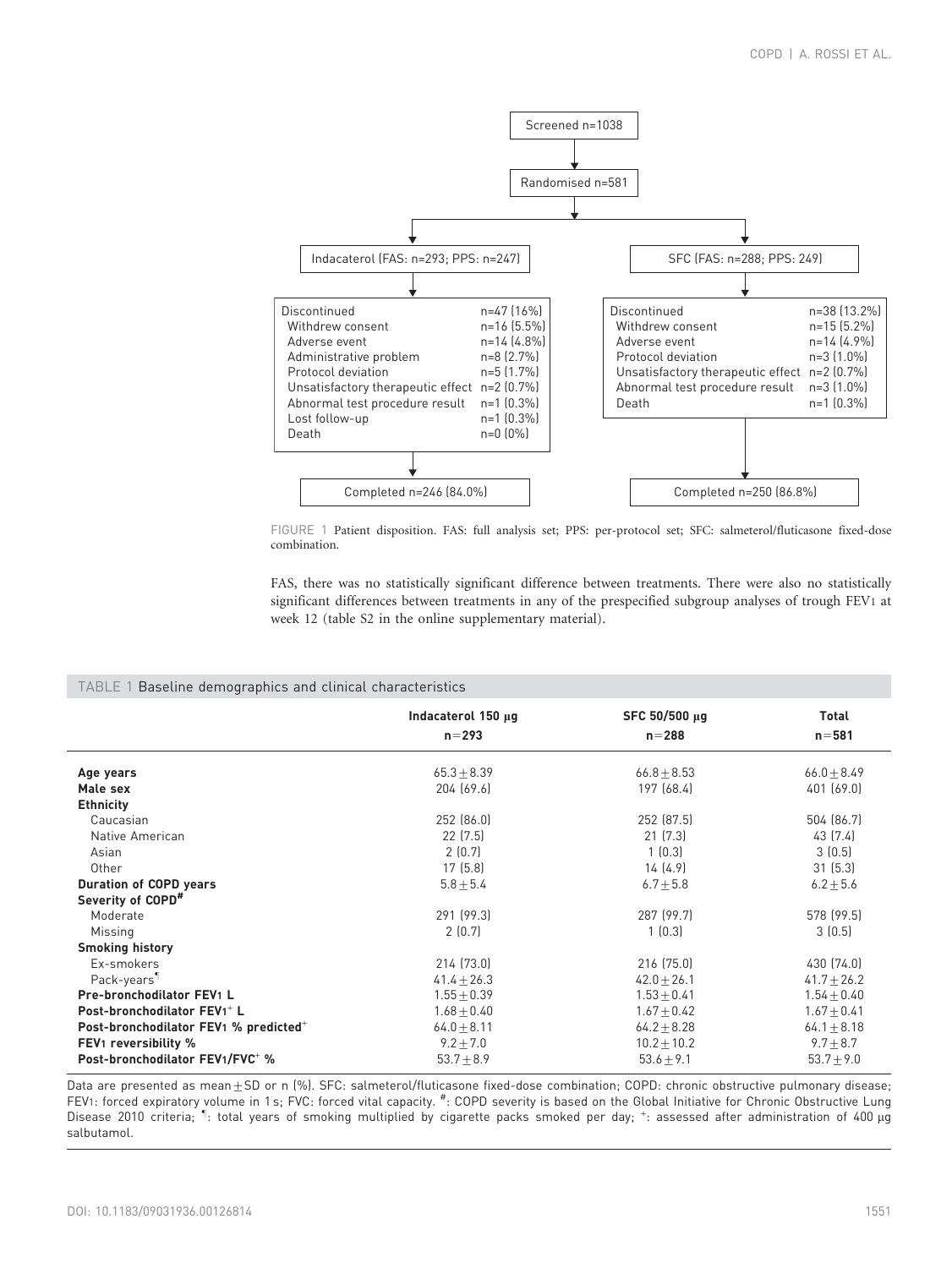<span id="page-4-0"></span>

FIGURE 2 Least square mean  $\pm$  95% CI treatment differences for trough forced expiratory volume in 1 s (FEV1) (primary objective) after 12 weeks (per-protocol set (PPS) and full analysis set (FAS)). The non-inferiority margin was -0.06 L units (shown by the dashed line).

There were no significant differences between treatments in trough FEV1 at any of the other visits (figure S1 in the online supplementary material), and no significant differences between treatments in individual timepoint FEV1 at either week 12 or week 26 (table S3 in the online supplementary material). There were also no statistically significant differences between treatments for trough FVC at either week 12 or Week 26 (figure S2 in the online supplementary material).

The inspiratory capacity subgroup included 370 patients (185 in each treatment group). As with the forced spirometry variables, there were no statistically significant differences between treatments, either at week 12 or at week 26 (figure S3 in the online supplementary material).

# Dyspnoea, health status and rescue medication use

There were no statistically significant differences between the treatments at weeks 12 or 26 either for TDI total score ([fig. 3a](#page-5-0)) or for the percentages of patients achieving the minimum clinically important difference of 1 unit [\(fig. 3b](#page-5-0)). Similarly, there were no statistically significant differences between treatments at weeks 12 or 26 either for SGRQ-C total score [\(fig. 4a](#page-5-0)) or for the percentages of patients achieving the minimum clinically important change from baseline of  $\geq 4$  units ([fig. 4b\)](#page-5-0). There were also no statistically significant differences between treatments for rescue medication use across the study duration, either for puffs per day or the percentage of days with no rescue use (table S4 in the online supplementary material).

# COPD exacerbations

During the 26-week treatment period, 79.5% and 74.7% of patients with indacaterol and SFC, respectively experienced no exacerbations ([table 2](#page-6-0)). There was no statistically significant difference between treatments in the rate of all (i.e., mild, moderate and severe) COPD exacerbations per year, although the rate in the indacaterol group was numerically lower than the rate observed in the SFC group [\(table 2](#page-6-0)), with a ratio of rates of 0.86 (95% CI 0.62, 1.20;  $p=0.367$ ). [Table 2](#page-6-0) also lists the numbers of patients with mild, moderate or severe exacerbations; all rates were numerically lower in the indacaterol group than the SFC group.

In the time-to-event analysis, the event-free rate at month 6 was 82.3% with indacaterol and 78.7% with SFC, with a hazard ratio for time to first moderate-to-severe exacerbation of 0.80; the difference was not statistically significant ( $p=0.258$ ). A Kaplan–Meier plot of the time to first moderate or severe COPD exacerbation is provided in [figure 5](#page-6-0).

#### Safety

Overall, adverse events were reported in 44.7% of patients in the indacaterol group and 53.5% of patients in the SFC group [\(table 3](#page-7-0)). The most common adverse events were COPD exacerbations and nasopharyngitis. Few serious adverse events were reported during the study, and no events were reported by more than one patient  $(or > 0.5%)$  in the indacaterol group [\(table 3](#page-7-0)). Two patients died during the study, both in the SFC group (one patient listed as sudden death and another one due to mesothelioma). Neither of the deaths was suspected to be related to study medication. Overall, ECG data were as expected, and in accordance with approved labels. There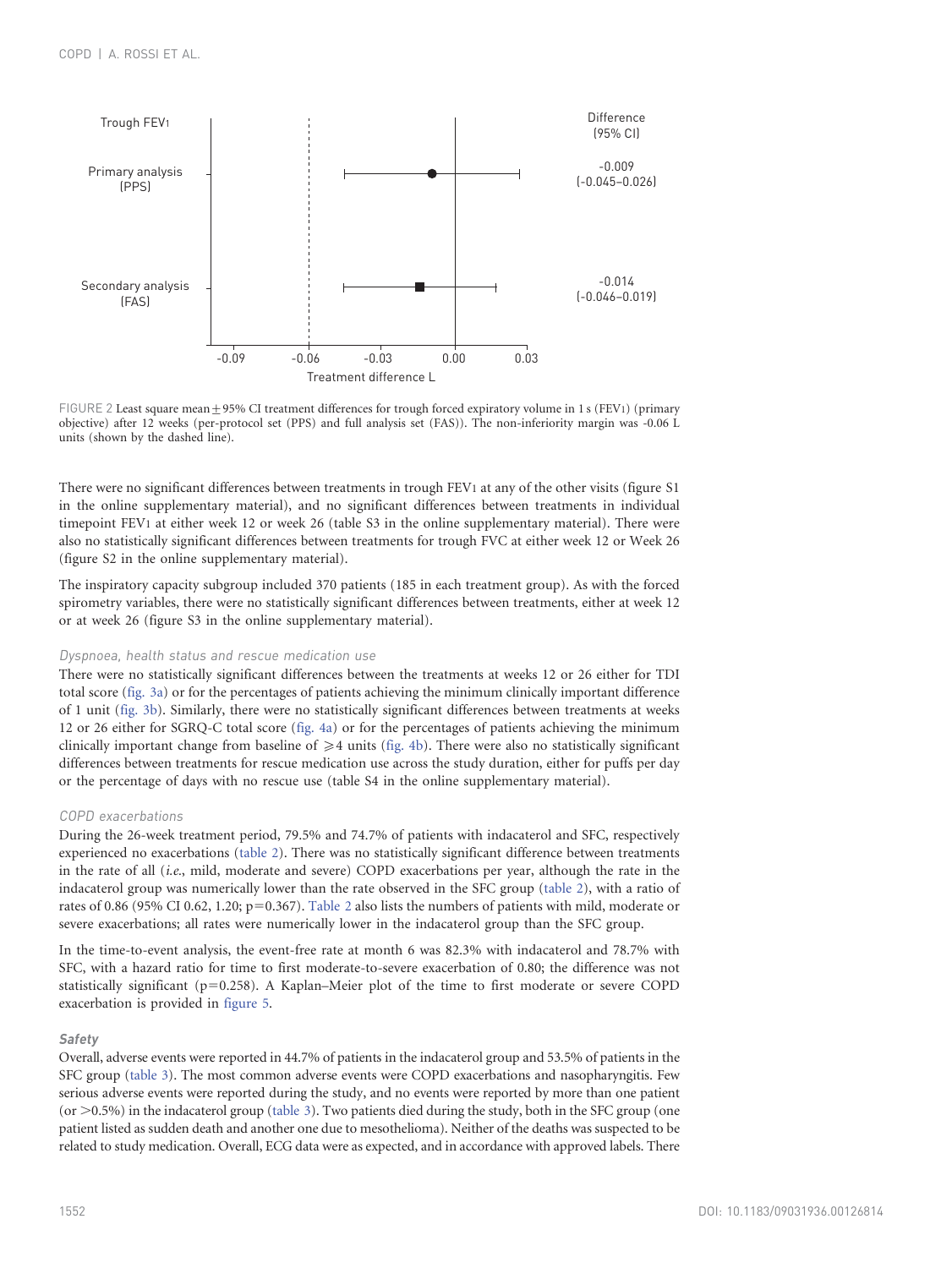<span id="page-5-0"></span>

FIGURE 3 Transitional dyspnoea index (TDI) total score after week 12 and week 26. a) TDI total score (least square mean $\pm$ SEM) and b) percentage of patients achieving the minimum clinically important difference ( $\geq 1$  units) in TDI score (full analysis set). SFC: salmeterol/fluticasone fixed-dose combination; OR: odds ratio.

were no clinically relevant differences between the two treatments in terms of any haematological or biochemical parameter, and no meaningful differences in terms of the vital signs assessments.

# **Discussion**

For the first time, the INSTEAD study, directly compared indacaterol with SFC over 26 weeks. It sought to specifically recruit patients with moderate airflow limitation (FEV1 50–80% predicted) who were being treated with SFC 50/500 µg via MDDPI and who had not exacerbated in the previous 12 months, i.e. patients in whom ICS are not recommended [\[1\]](#page-8-0). This study aimed to address the question of whether those patients could be switched from the LABA/ICS combination onto indacaterol, with no loss in efficacy. Sufficient patients to enable all study objectives to be assessed participated in and completed the study. There was no difference in discontinuation rate for unsatisfactory therapeutic effect between the groups, suggesting that treatment with indacaterol was adequate even for patients with more severe disease. For lung function, dyspnoea (TDI) and health status (SGRQ), there were no clinically relevant differences between treatments (with the primary endpoint confirming non-inferiority of lung function). There were also no statistically significant differences between the two treatments in terms of rescue medication use. Moreover, there was no statistically significant difference between treatments in terms of COPD exacerbations, with fewer in patients treated with indacaterol. Taken together, these data provide strong and reassuring evidence to physicians that this type of patient can be switched from LABA/ICS to indacaterol.

While almost all patients with persistent asthma require ICS, the efficacy of ICS is less well established in COPD and their role in treatment is limited  $[16, 17]$ . As reviewed by PRICE *et al.*  $[16]$ , the use of ICS



FIGURE 4 St George's Respiratory Questionnaire for chronic obstructive pulmonary disease (SGRQ-C) total score after week 12 and week 26. a) SGRQ-C total score (least squares mean $\pm$ SEM) and b) percentage of patients achieving the minimum clinically important change from baseline ( $\geq 4$  units) in SGRQ-C score (full analysis set). SFC: salmeterol/ fluticasone fixed-dose combination.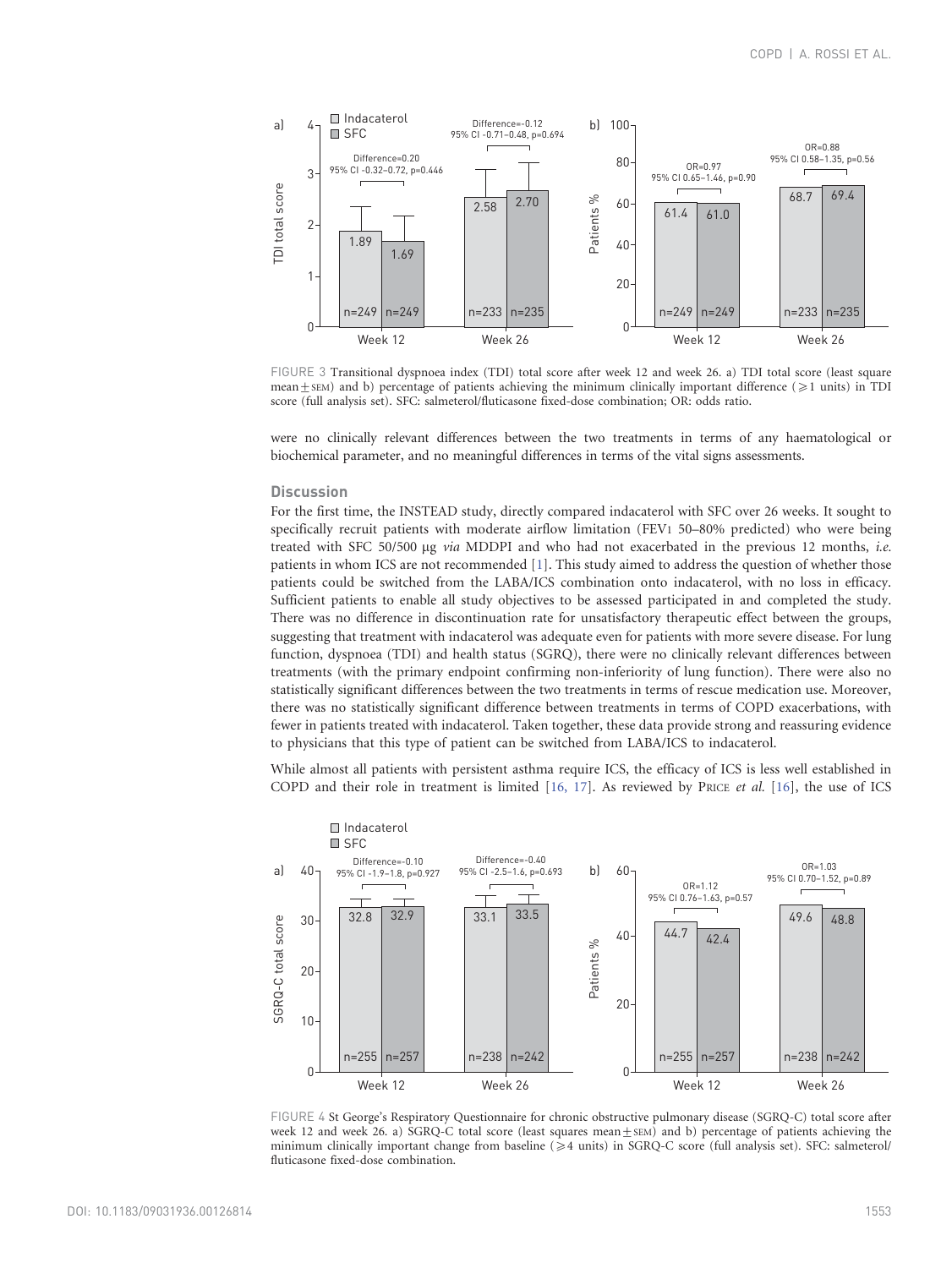|                                         | <b>Exacerbations</b> |                         |                          |                         |                          |            |                          |                         |
|-----------------------------------------|----------------------|-------------------------|--------------------------|-------------------------|--------------------------|------------|--------------------------|-------------------------|
|                                         | All                  |                         | Mild                     |                         | <b>Moderate</b>          |            | <b>Severe</b>            |                         |
|                                         | Indacaterol#         | <b>SFC</b> <sup>1</sup> | Indacaterol <sup>#</sup> | <b>SFC</b> <sup>1</sup> | Indacaterol <sup>#</sup> | <b>SFC</b> | Indacaterol <sup>#</sup> | <b>SFC</b> <sup>1</sup> |
| <b>Exacerbations</b><br>per patient     |                      |                         |                          |                         |                          |            |                          |                         |
| None                                    | 233 (79.5)           | 215 (74.7)              | 273 (93.2)               | 269 (93.4)              | 246 (84.0)               | 231 (80.2) | 292 (99.7)               | 286 [99.3]              |
|                                         | 47 (16.0)            | 57 (19.8)               | 19(6.5)                  | 14(4.9)                 | 40 (13.7)                | 51 (17.7)  | 1(0.3)                   | 2(0.7)                  |
| $\geqslant$ 2                           | 13(4.5)              | 16(5.5)                 | 1(0.3)                   | 5(1.7)                  | 7(2.4)                   | 6(2.1)     | 0                        | 0                       |
| <b>Total number of</b><br>exacerbations | 75                   | 90                      | 21                       | 25                      | 54                       | 63         |                          | 2                       |
| Rate of<br>exacerbations<br>per year    | 0.57                 | 0.67                    | 0.16                     | 0.19                    | 0.41                     | 0.47       | 0.01                     | 0.01                    |

<span id="page-6-0"></span>

|  | TABLE 2 Chronic obstructive pulmonary disease exacerbations over 26 weeks in the full analysis set |  |  |  |  |
|--|----------------------------------------------------------------------------------------------------|--|--|--|--|
|--|----------------------------------------------------------------------------------------------------|--|--|--|--|

indiscriminately in COPD may result in a needless increase in the risk of side-effects including pneumonia, osteoporosis, diabetes and cataracts, using healthcare resource that could possibly be better used on other more appropriate management strategies, such as pulmonary rehabilitation and optimal use of bronchodilators. Treatment recommendations suggest that patients at low risk of COPD exacerbations should be initiated with bronchodilator therapy without ICS [\[1\]](#page-8-0). However, physicians considering withdrawal of ICS in patients inappropriately receiving ICS need data to support this prescribing decision. A number of previous studies have examined the implications of withdrawal of ICS in patients with COPD. NADEEM et al. [\[18\]](#page-8-0) systematically reviewed these studies for a meta-analysis published in 2011. The researchers considered very few of the identified studies to be methodologically acceptable; indeed, only three out of 107 initially identified studies were considered to be acceptable. All three studies recruited patients with a wide spectrum of COPD, from moderate to very severe, and most patients had experienced exacerbations in the year prior to entry (one of the studies required patients to have experienced at least two exacerbations in the year prior to entry). Despite these studies therefore recruiting populations that would be considered by GOLD to be at high risk of future exacerbations [\[1\],](#page-8-0) the meta-analysis conducted by the researchers suggested that although patients in the ICS withdrawal arms were at an increased risk of exacerbating, this increase in risk was not statistically significant. Furthermore, there were no significant differences between arms in terms of SGRQ total score, and inconsistent differences in terms of lung function. In addition, a recently published, real-life prospective study (On the Appropriateness of Treatment in Moderate COPD Patients; OPTIMO) showed that withdrawal of ICS in patients with moderate airflow limitation (and who had experienced fewer than two exacerbations in the previous year)



FIGURE 5 Time to first moderate or severe chronic obstructive pulmonary disease exacerbation up to week 26 (full analysis set). SFC: salmeterol/fluticasone fixed-dose combination.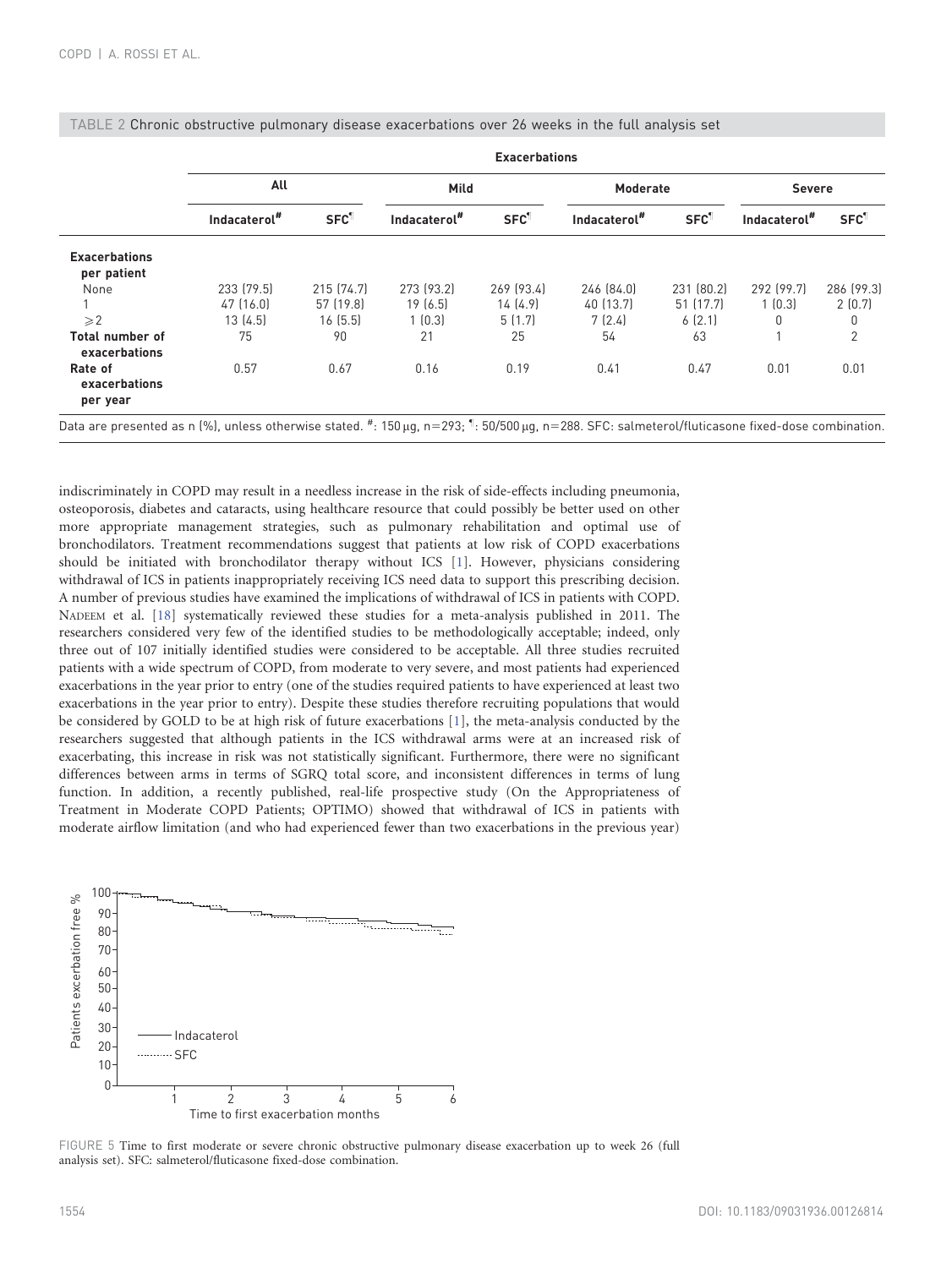|                                          | Indacaterol 150 µg<br>$n = 293$ | SFC 50/500 µg<br>$n = 288$ |
|------------------------------------------|---------------------------------|----------------------------|
| <b>Patients with any AEs</b>             | 131 (44.7)                      | 154 (53.5)                 |
| AEs in $\geqslant$ 5% of either group    |                                 |                            |
| COPD                                     | 60 (20.5)                       | 73 (25.3)                  |
| Nasopharyngitis                          | 15(5.1)                         | 18[6.3]                    |
| <b>Patients with SAEs</b>                | 5(1.7)                          | 17(5.9)                    |
| SAEs in $\geqslant$ 0.5% of either group |                                 |                            |
| Atrial fibrillation                      | 0                               | 2(0.7)                     |
| Pneumonia <sup>#</sup>                   | $\Omega$                        | 2(0.7)                     |
| COPD                                     | 1(0.3)                          | 3(1.0)                     |
| <b>Death</b>                             | 0                               | 2(0.7)                     |
| <b>Discontinuations</b>                  |                                 |                            |
| Due to AEs                               | 14(4.8)                         | 15(5.2)                    |
| Due to SAEs                              | 3(1.0)                          | 7(2.4)                     |
|                                          |                                 |                            |

<span id="page-7-0"></span>TABLE 3 Most frequent adverse events (including chronic obstructive pulmonary disease (COPD) exacerbations), serious adverse events (SAEs) and deaths (safety set)

Data are presented as n (%). SFC: salmeterol/fluticasone fixed-dose combination; AE: adverse event. #: One patient in the indacaterol group experienced pneumonia SAE 5 days after completing the study.

did not affect symptoms, lung function or exacerbation rate over six months [\[19\].](#page-8-0) The current study is one of the first (if not the first) randomised, controlled studies to provide evidence of the effect of withdrawal of ICS in a clearly defined population that is at low risk of future exacerbations.

In the TORCH (Towards a Revolution in COPD Health) study, which compared salmeterol/fluticasone 50/ 500 µg with salmeterol 50 µg, fluticasone 500 µg and placebo in patients with moderate-to-very-severe COPD, the SFC arm provided consistently better efficacy than the salmeterol arm, in terms of lung function and SGRQ total score over 3 years in patients with moderate-to-very-severe COPD [\[20\]](#page-8-0) In a subsequent analysis of TORCH data by COPD severity, SFC provided better efficacy than salmeterol in terms of SGRQ in the subgroup with FEV<sub>1</sub>  $\geq$  50% predicted, although the separation between treatments for the other endpoints was less marked in this group  $[21]$ . Two previous studies have compared indacaterol 150  $\mu$ g with salmeterol 50 µg in patients with moderate-to-severe COPD. At week 12, indacaterol 150 µg provided better efficacy than salmeterol 50  $\mu$ g in terms of lung function, and TDI and SGRQ total scores in the INLIGHT (Indacaterol efficacy evaluation using 150 µg doses with COPD patients)-2 study [\[11\]](#page-8-0), and in terms of lung function and TDI total score in the INSIST (Indacaterol: investigating superiority versus salmeterol) study [\[10\].](#page-8-0) The hypothesis when designing the INSTEAD study was that the better efficacy of indacaterol compared with salmeterol in these previous studies, and published data showing that ICS treatment is not necessary in non-exacerbating patients with moderate COPD, would confirm that a switch from SFC to indacaterol is possible with no loss in efficacy [\[1\].](#page-8-0) This was indeed the case, with the INSTEAD study now providing direct evidence of the comparability of indacaterol 150 µg and salmeterol/fluticasone 50/500 mg in this carefully characterised population.

The exacerbation data, showing no statistical separation between indacaterol and SFC, are important, as ICS are indicated for prevention of exacerbations in COPD [\[1\]](#page-8-0). Furthermore, there is a perception amongst some physicians that abrupt withdrawal of ICS can trigger exacerbations in patients with COPD. Although 6 months is a relatively short follow-up period for exacerbations (especially in a study that was powered on lung function and not exacerbations), any numerical increase in the exacerbation rate in the indacaterol group could have been taken as a potential signal that exacerbations were being triggered. Additionally, there should be no concern regarding the effect of seasonality: study recruitment took place from February 2012 to July 2013 in both hemispheres and therefore patients were treated throughout the yearly seasons. Given these points, although there was no statistically significant difference between treatments (and therefore no inferences can be made regarding a reduction in exacerbation rate as a result of treatment with indacaterol), the numerical reduction in exacerbations of all severities (mild, moderate and severe) with indacaterol versus SFC will provide reassurance to physicians considering withdrawal of ICS in these low exacerbation-risk patients.

The adverse events, serious adverse events and safety profiles of the two treatments were in line with previous findings. The rates of adverse events, serious adverse events and discontinuation due to adverse events were numerically lower in the indacaterol group than in the SFC group. The most frequent adverse